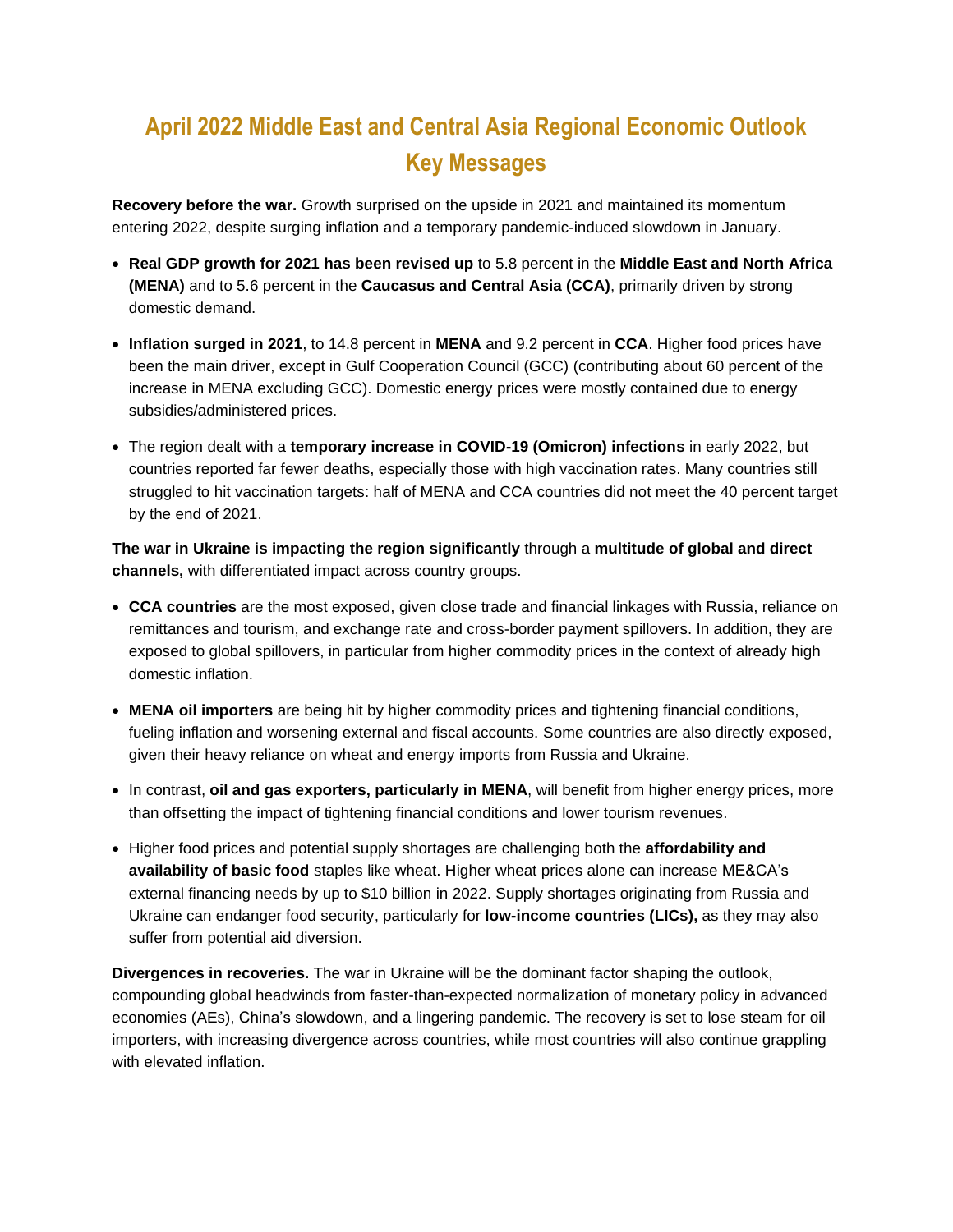- **The outlook for the CCA region is being driven by the multifaceted impact of the war in Ukraine**. Real GDP growth is projected to slow from 5.6 percent in 2021 to 2.6 percent in 2022 (a 1.5 percentage-point downgrade from October). Oil importers will be hit even harder (a 2.4-percentagepoint downgrade). Inflation is expected to rise to 10.7 percent, a result of depreciation pressures and commodity price surges.
- **The recovery in MENA is expected to be uneven**. Real GDP growth is forecast at 5 percent in 2022 (a 0.9-percentage-point upgrade from October), down from 5.8 percent in 2021. This masks marked differences across countries: with growth in oil exporters projected at 5.4 percent, versus 4.4 and 1.1 percent in EM&MI countries and LICs, respectively. Inflation is projected to remain elevated at 13.9 percent due to higher food and energy prices and, in some cases, exchange rate depreciation and lax monetary and fiscal policies.
- **EM&MI economies across MENA and CCA face worsening prospects,** given limited policy space amid elevated debt and inflation. For many countries, debt is expected to increase further in 2022 and stay above pre-pandemic levels over the medium term. Public gross financing needs are expected to increase from \$537 billion over 2020-21 to \$584 billion over 2022–23. By 2024, the impact from fasterthan-expected normalization of monetary policy in AEs is projected to increase EM&MI countries annual budgetary interest expenses by about 4½ percent of fiscal revenues.
- **LICs face a particularly challenging outlook** given rising food prices, low vaccination rates, and underlying fragilities and conflict in some countries.
- **Meanwhile, oil exporters face brighter prospects,** as the windfall from higher oil prices and successful vaccination campaigns are expected to improve fiscal and external balances and support recovery. On average, oil revenues and external current account balances are projected to increase by 5.3 and 7.2 percentage points of GDP, respectively, in 2022 compared to 2021.

## **High uncertainty surrounds the outlook and downside risks dominate, including primarily**:

- A **prolonged war in Ukraine and further sanctions on Russia**, which would lead to sustained trade disruptions, higher commodity prices, and prolonged supply shortages of vital food items. This will weigh on commodity importers, raise food security concerns—particularly in LICs—and risks of social unrest.
- **Tighter-than-expected global financial conditions** amidst higher uncertainty and volatility, triggering capital outflows as investors fly to safety and raising financing needs, which would push countries to rely even more on domestic financing, thereby leading to even tighter bank-sovereign links.
- **Stubborn inflation resulting in de-anchoring of inflation expectations** could lead to a vicious circle of higher inflation expectations and second-round effects—typically a 1 percentage point increase in five-years-ahead inflation expectations is associated with a 0.21 percentage point increase in core inflation.
- A materialization of these risks and additional ones, stemming from a more pronounced slowdown in China and new COVID-19 outbreaks, could imperil **debt stabilization**.